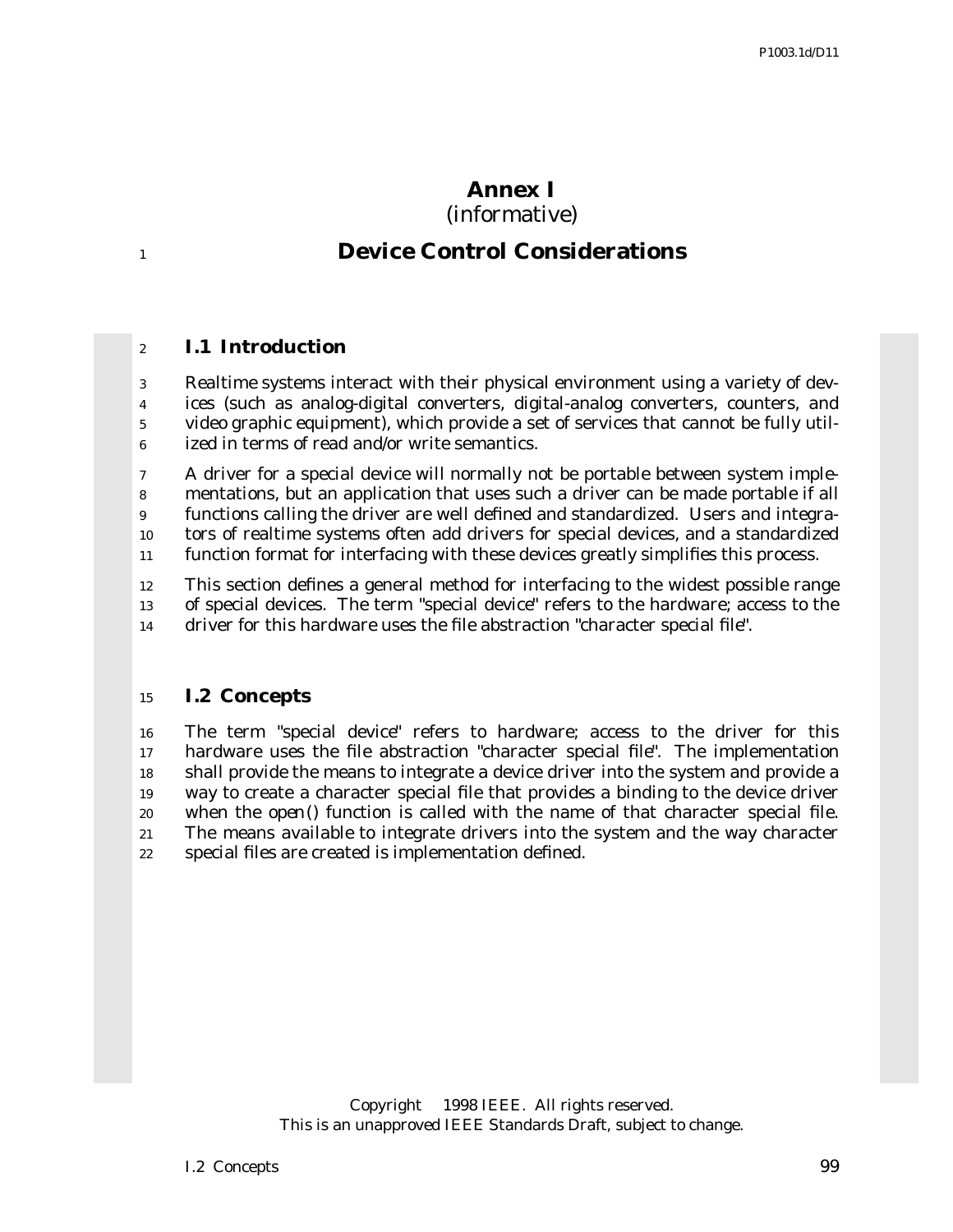## **I.3 Definitions**

 ⇒ **2.2.2 General Terms** *Replace the contents of the subclause designated the definition of "character special file" with the following:*

## **I.3.0.1 character special file:**

 A file that refers to a device. One specific type of character special file is a termi- nal device file, whose access is defined in 7.1. Other character special files have no structure defined by this part of ISO/IEC 9945, but they can be accessed as defined in 21.

⇒ **2.2.2 General Terms** *Add the following definition, in the right sorted order:*

## **I.3.0.2 driver:**

 A part of the implementation (possibly user supplied) that controls a device (2.2.2.x).

## **I.4 Errors**

⇒ **2.4 Error Numbers** *Add the following error value, in the right sorted order:*

| 37  | [EBADCMD] Inappropriate I/O control operation. A control function was |
|-----|-----------------------------------------------------------------------|
| 38  | attempted for a file or a special file for which the operation        |
| -39 | was inappropriate. This error is synonymous with [ENOTTY],            |
| 40  | but shall be used when control operations are inappropriate           |
| 41  | for a non-TTY device.                                                 |

## **I.5 Functions**

- ⇒ **22 Device Control** *Add a new chapter with the following new interface:*
- The following function provides the device control capability:
- *posix\_devctl*() Control a Device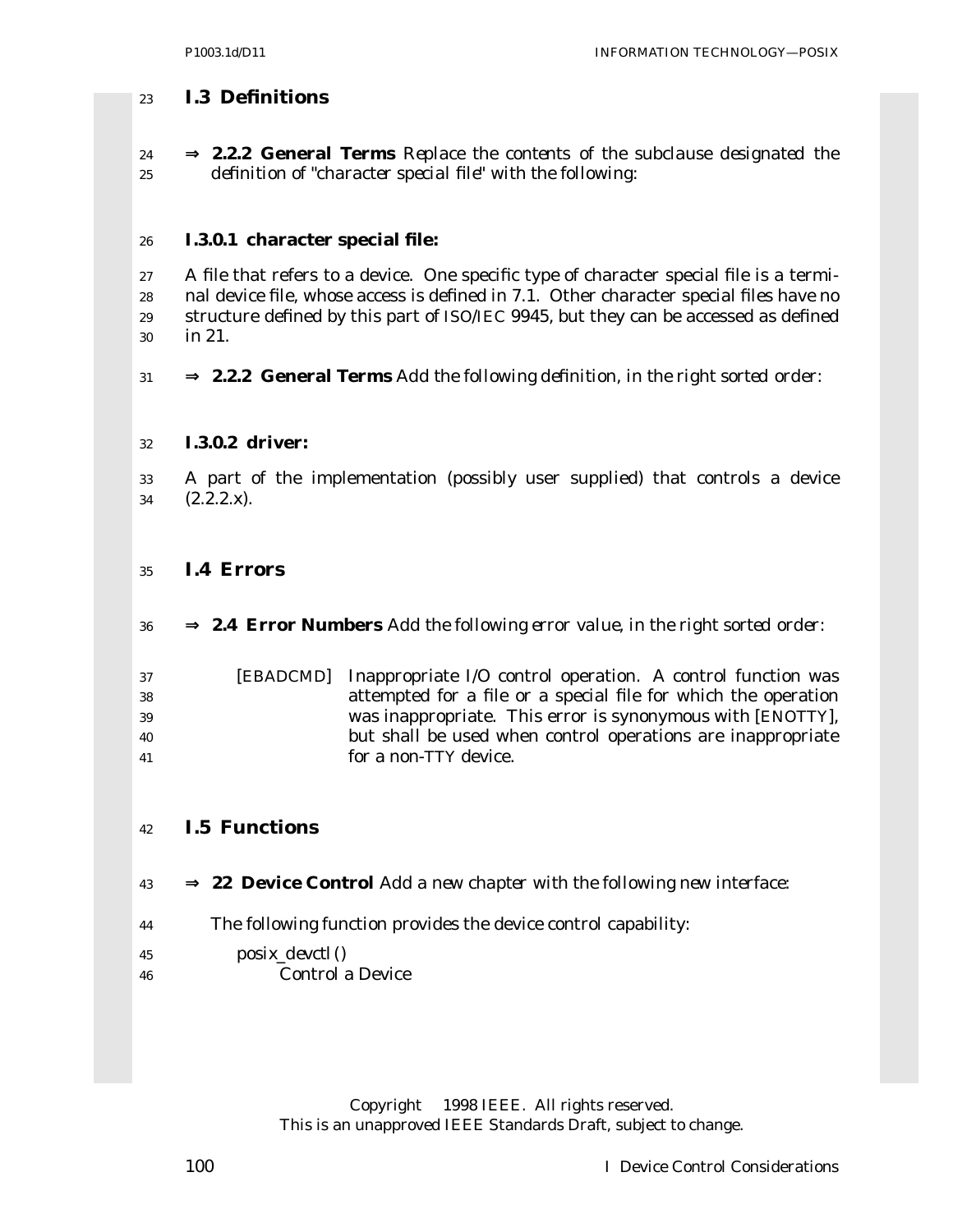#### **I.5.1 Control a Device**

Function: *posix\_devctl*()

#### **I.5.1.1 Synopsis**

```
50 #include <sys/types.h>
```
- #include <unistd.h>
- #include <devctl.h>

```
53 int posix_devctl(int fildes,
54 int dcmd,
55 void ∗dev_data_ptr,
56 size_t nbyte,
57 int ∗dev_info_ptr);
```
#### **I.5.1.2 Description**

If the Device Control option is supported: B

- The *posix\_devctl*() function shall cause the device control command *dcmd* to be passed to the driver identified by *fildes*. Associated data shall be passed to and/or from the driver depending on direction information encoded in the *dcmd* argument, or as implied in the *dcmd* argument by the design and implementation of the driver.
- The *dev\_data\_ptr* argument shall be a pointer to a buffer that contains data bytes to be passed to the driver and receives data bytes to be passed back from the driver or both.
- If the data is to be passed to the driver, at least *nbyte* bytes of associated data shall be made available to the driver; if the data is to be passed from the driver, no more than *nbyte* bytes shall be passed.
- If *nbyte* is zero, the amount of data passed to and/or from the driver is unspecified. This feature is obsolescent, and only provided for compatibility with existing device drivers.
- The *dev\_info\_ptr* argument provides the opportunity to return an addi-tional device information word instead of just a success/failure indication.
- The set of valid commands, the associated data interpretation, the returned device information word , and the effect of the command on the device are all defined by the driver identified by *fildes*.
- Otherwise:
- Either the implementation shall support the *posix\_devctl*() function as 81 described above or this function shall not be provided. B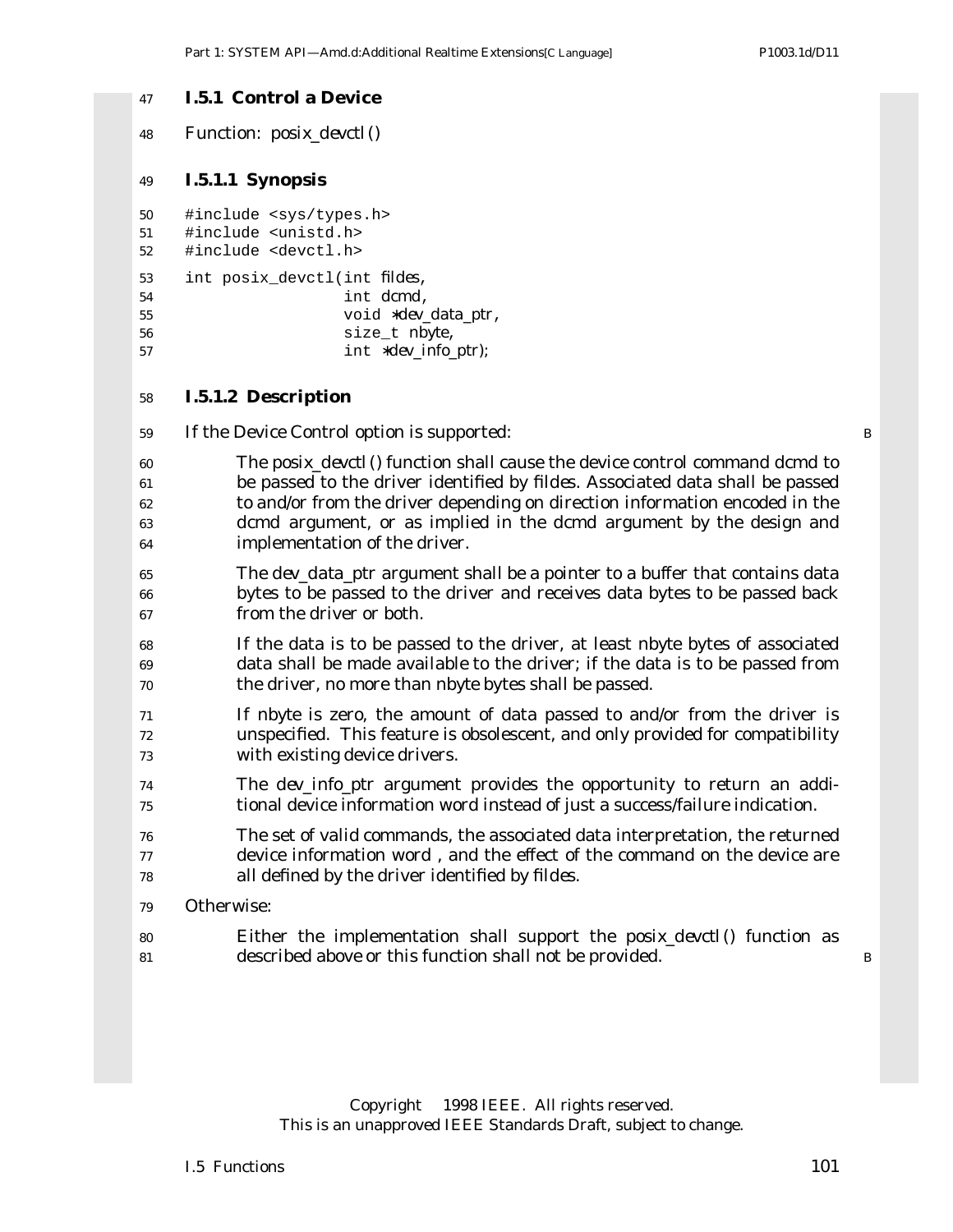#### **I.5.1.3 Returns**

 The *posix\_devctl*() function shall return zero on success and the corresponding status value on failure. The value returned via the *dev\_info\_ptr* argument is driver dependent.

#### **I.5.1.4 Errors**

 If any of the following conditions occur, the *posix\_devctl*() function shall fail and shall return the corresponding error number:

- [EBADF] The *fildes* argument is not a valid open file descriptor.
- B

 If the following conditions are detected, the *posix\_devctl*() function shall fail and shall return the corresponding error number:

- [EBADCMD] The *dcmd* argument is not valid for this device.
- [EINTR] The *posix\_devctl*() function was interrupted by a signal.
- [EINVAL] The *nbyte* argument is negative, or exceeds an implementation defined maximum, or is less than the minimum number of bytes required for this command.
- The argument *dev\_info\_ptr* is an invalid address, or the argu- ment *dev\_data\_ptr* is an invalid address, or the *dev\_data\_ptr* + *nbytes* - 1 is an invalid address.
- [EPERM] The requesting process does not have sufficient privilege to request the device to perform the specified command.
- Driver code may detect other errors, but the error numbers returned are driver dependent. *See* 21.4.9.
- If the *posix\_devctl*() function fails, the effect of this failed function on the device is driver dependent. Corresponding data might be transferred, partially transferred, or not transferred at all.

#### **I.5.1.5 Cross-References**

*close*(), 6.3.1; *dup*(), 6.2.1; *fstat*(), 5.6.2; *open*(), 5.3.1; *read*(), 6.4.1 *write*(), 6.4.2.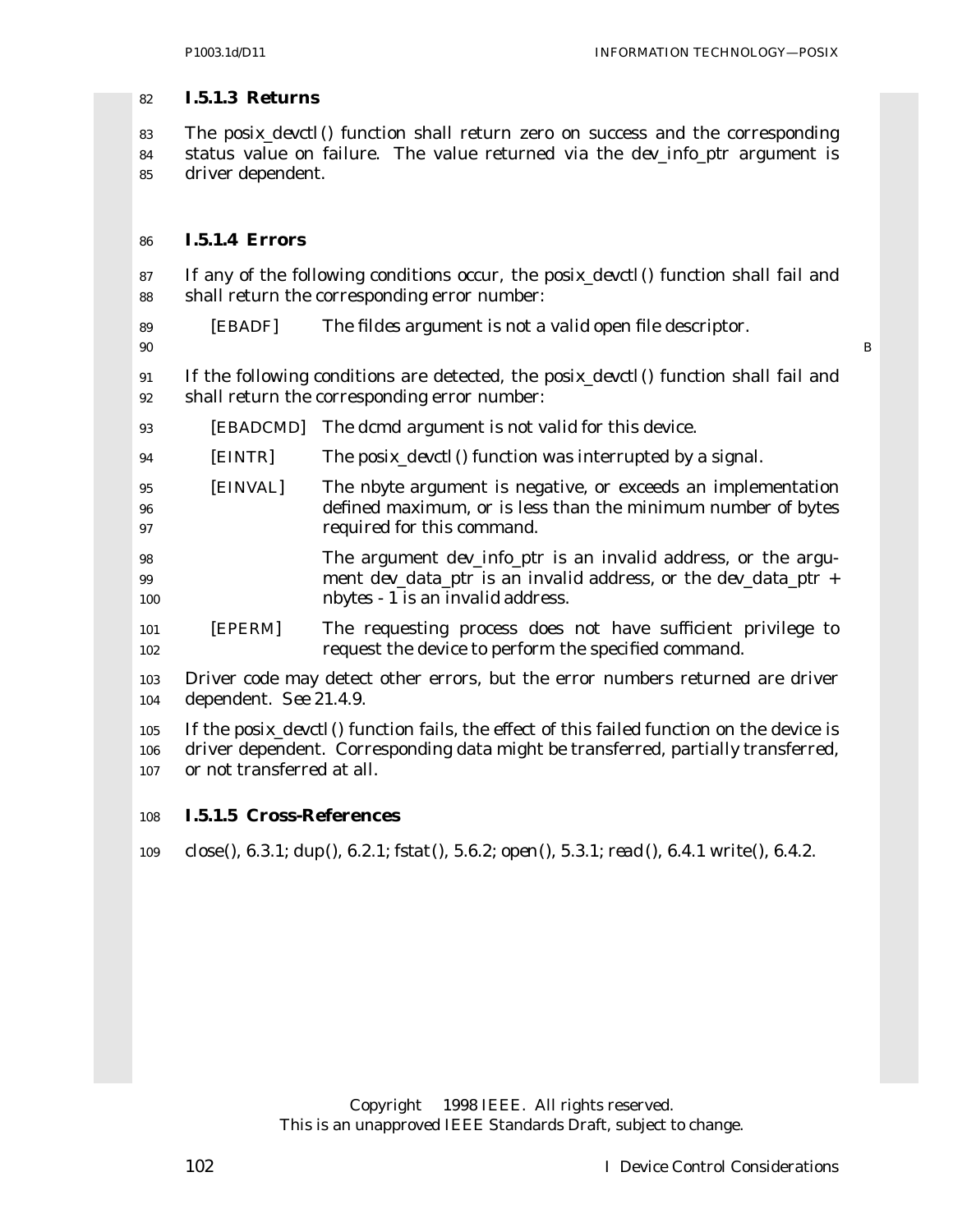## **I.6 Rationale Relating to Device Control**

 An interface to be included in the POSIX standard should improve source code por- tability of application programs. In existing UNIX practice, *ioctl*() is used to han- dle special hardware. Therefore a general specification of its arguments cannot be written. Based on this fact, many people claim that *ioctl*() or something close to it has no place in POSIX.

 Against this perception stands the widespread use of *ioctl*() to interface to all sorts of drivers for a vast variety of hardware used in all areas of real time and embed- ded computing, such as analog-digital converters, counters and video graphic dev- ices. These devices provide a set of services that cannot be represented or used in terms of read or write system calls.

The arguments in favor of *ioctl*() standardization can be summarized as follows:

 Even if *ioctl*() addresses very different hardware, many of these devices are either actually the same, interfaced to different computer systems with different imple- mentations of operating systems, or belong to classes of devices with rather high commonality in their functions, e.g. analog-digital converters or digital-analog con- verters. Growing standardization of the Control and Status Register (CSR) space of these devices allows or will allow exploitation of a growing similarity of control codes and data for these. A general mechanism is needed to control these devices.

 In all these cases a standardized interface from the application program to drivers for these devices will improve source code portability.

 Even if control codes and device data have to be changed when porting applica- tions from one system to another, the definition of *ioctl*() largely improves reada- bility of a program handling special devices. Changes are confined to more clearly labeled places.

 A driver for a specific device normally cannot be considered portable *per se*, but an application that uses this driver can be made portable if all interfaces needed are well defined and standardized. Users and integrators of real time systems often add device drivers for specific devices and a standard interface simplifies this pro- cess. Also, device drivers often follow their special hardware from system to sys-tem.

## **I.6.1 Existing Practice**

 The *ioctl*() interface is widely used. It has provided the generality mentioned above. This or a similar interface will build upon the current programming prac-tice and existing code base, both at the application and device driver level.

 Existing practice encodes into the second parameter information about data size and direction in some systems. An example of such an encoding is BSD's use of two bits of the command word as read/write bits. However, *ioctl*() has definite problems with the way that its sometimes optional 3rd parameter can be inter-preted.

 This is similar to the existing POSIX.1 *fcntl*() function, in which the 3rd parameter can be optional for F\_GETFD, F\_GETFL, an int *fildes* when used with the F\_DUPFD,

Copyright © 1998 IEEE. All rights reserved.

This is an unapproved IEEE Standards Draft, subject to change.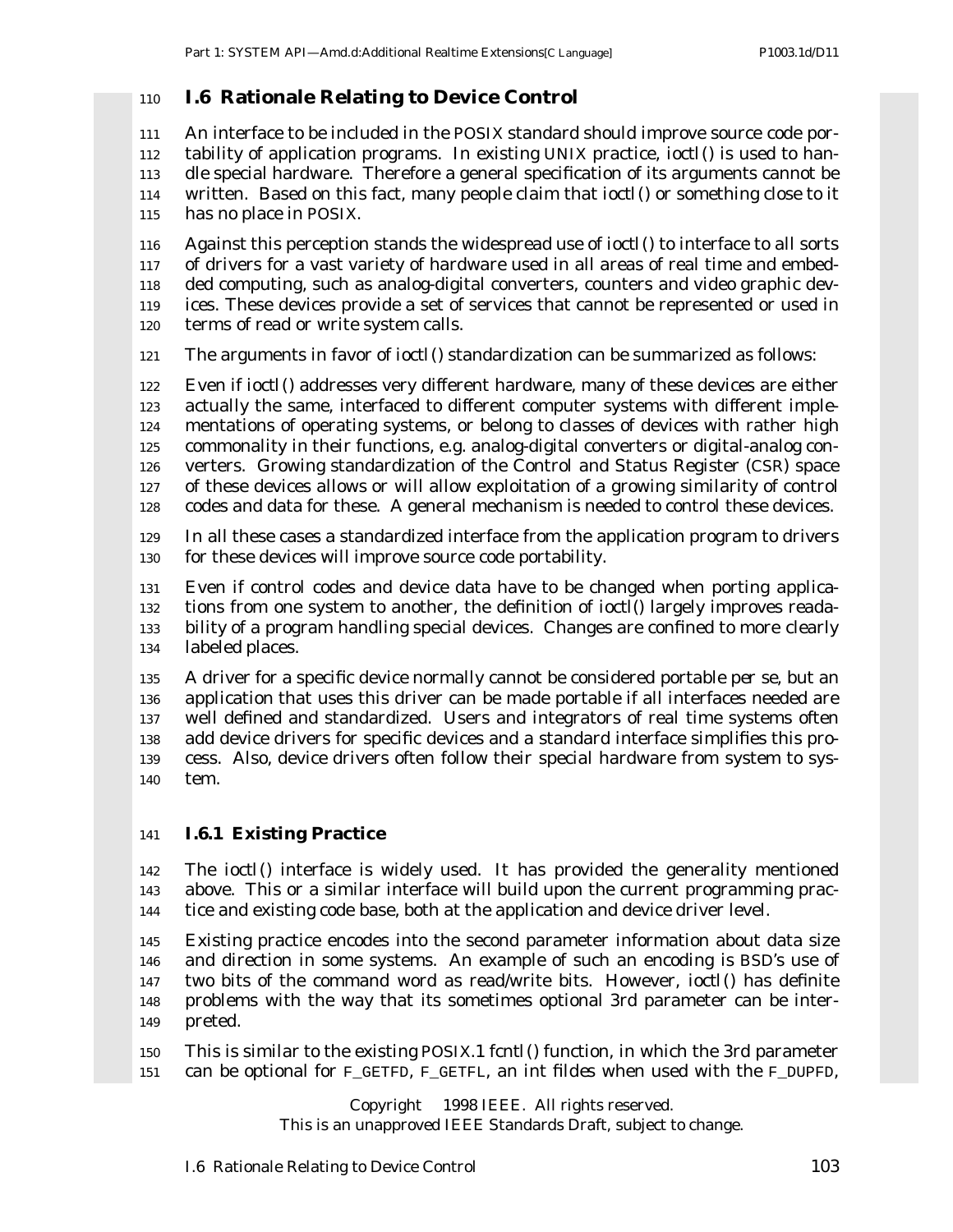F\_SETFD, or F\_SETFL commands or a struct *flock*, when used with the F\_GETLK, F\_SETLD or F\_SETLKW commands. However, the *fcntl*() interface defines two dis- tinct and known data types as possible for the 3rd parameter. This is not the case in the *ioctl*() interface, where many device driver specific structures and com-mands are used.

### **I.6.2 Relationship to** *ioctl***() and the Perceived Needs for Improvement.**

 POSIX.1 documents, in Annex B.7, the perceived deficiencies in existing implemen- tations of the *ioctl*() function. This discussion is in the context of those *ioctl*() commands used to implement terminal control. The POSIX.1 working group decided that, since the set of such control operations was fairly well defined, suit- able encapsulations such as *tcsetattr* (), *tcsendbreak*(), and *tcdrain*() could be standardized. These interfaces, while successfully standardizing portable termi- nal control operations, are not extensible to arbitrary user-supplied devices. The *posix\_devctl*() interface replaces the various *ioctl*() implementations with a stan- dard interface which captures the extensibility of *ioctl*(), but avoids several of the deficiencies:

 — The major problem with *ioctl*() is that the third argument is a generic pointer to a memory object which varies in both size and type according to the second *command* argument. It is not unprecedented in POSIX, or stan- dards in general, for a function to accept a generic pointer; consider the ANSI C library functions *fgets*() and *fread*(), or the POSIX functions *read*() and *mmap*(). However, in all such instances, the generic pointer must be accompanied by a user-specified size argument which specifies the size of the pointed-to object. Unlike the Ada language, it is, and has always been, the C programmer's responsibility to ensure that these two arguments form a consistent specification of the passed object. But traditional *ioctl*() imple- mentations do not allow the user to specify the size of the pointed-to object; that size is instead fixed implicitly by the specified command (passed as another argument). The *posix\_devctl*() interface improves upon *ioctl*() in that it allows the user to specify the object size, thereby restoring the fami-liar C paradigm for passing a generic object by pointer/size pair.

 — A secondary problem with *ioctl*() is that the third argument is sometimes permitted to be interpreted as an integer (int). This is non-portable to sys- tems where *sizeof*(void ∗) != *sizeof*(int), not to mention a gross abuse of type casts. The *posix\_devctl*() interface clearly requires the *dev\_data\_ptr* argu-ment to be a pointer.

 — A related problem with *ioctl*() is that the direction(s) in which data are transferred to/from the pointed-to object is neither specified explicitly as an argument (as with *mmap*()), nor implied by the *ioctl*() function (as with *read*()/ *write*(), *fread*()/ *fwrite*(), or *fgets*()/ *fputs*()). Instead, the direction is implied by the *command* argument. In traditional implementations, only the device driver knows the interpretation of the commands and whether data is to be transferred to or from the pointed-to object. But in networked implementations, generic portions of the operating system may need to know the direction to ensure that data are passed properly between a client

Copyright © 1998 IEEE. All rights reserved.

This is an unapproved IEEE Standards Draft, subject to change.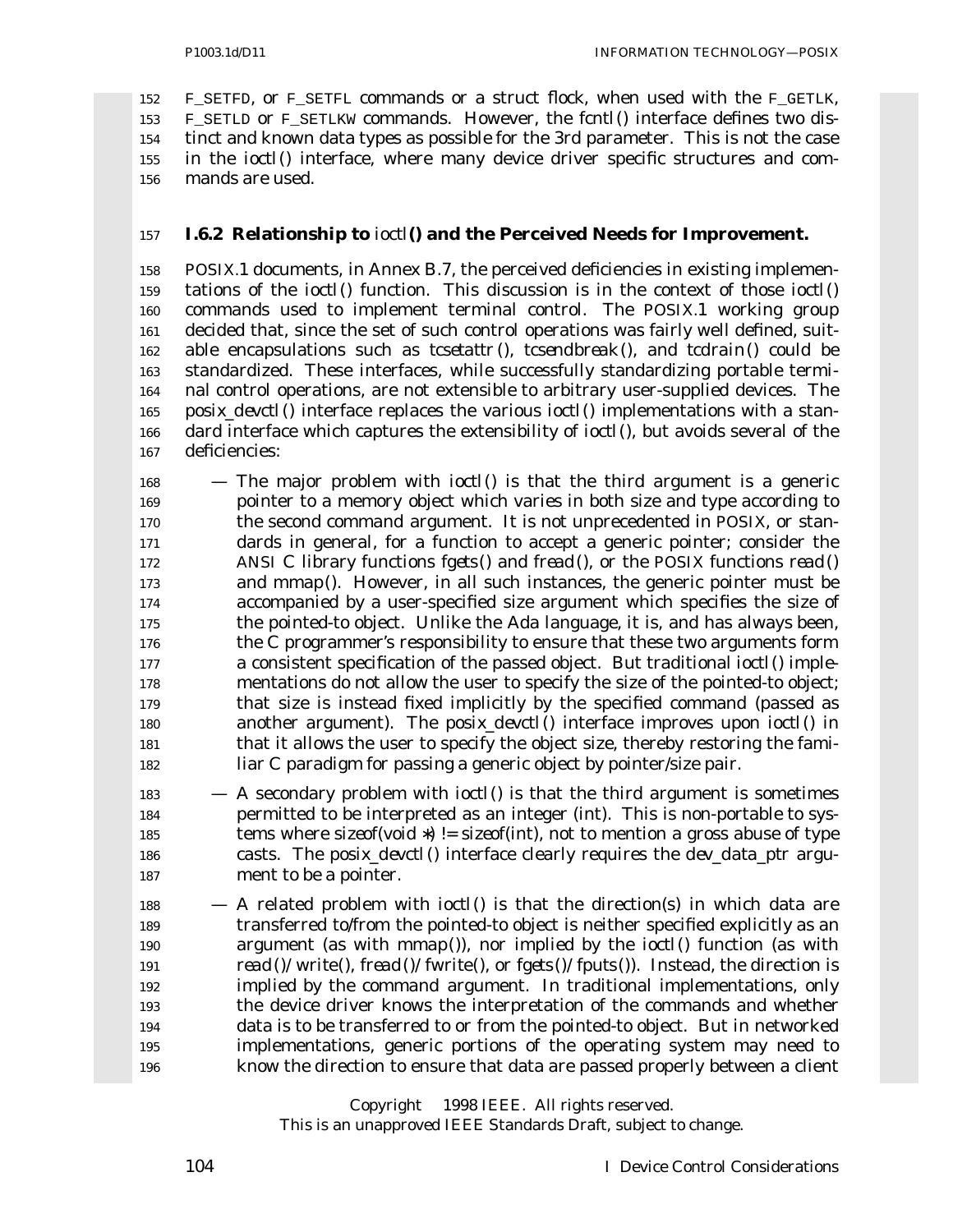and a server, separately from device driver concerns. Two implementation- specific solutions to this problem are: a) to always assume data needs to be transferred in both directions; and b) to encode the implied direction into the command word along with the fixed data size. The *posix\_devctl*() inter- face already provides the implementation with an explicit size parameter; since the direction is already known implicitly to both the application and the driver, and since workable methods exist for implementations to ascer- tain that direction if required, this perceived problem is strictly an imple-mentation issue, and solvable without further impact on the interface.

 — Finally, *posix\_devctl*() improves upon *ioctl*() by adopting the new style of error return, avoiding all the problems *errno* brings to multi-threaded applications. Because the driver-specific information carried by the non- error return values of *ioctl*() still potentially needs to be passed to the appli- cation, *posix\_devctl*() adds the *dev\_info\_ptr* argument to specify where this information should be stored.

#### **I.6.3 Which Changes to** *ioctl***() Are Acceptable?**

 Any change in the definition of *ioctl*() has to be perceived as a clear improvement by the community of people touched by this change. We have to be aware that drivers for *normal* peripherals are typically written by highly specialized profes- sionals. Drivers for the *special devices* are very often written by the end-user or by the hardware designer, sometimes with fairly limited software literacy. Any interface definition which can be seen as overly complicated will simply not be accepted.

 Nevertheless, a few simple and useful improvements to *ioctl*() are possible, justify-ing also the change of name from *ioctl*() to *devctl*().

 The major change is the addition of the size of the device data. For enhanced com- patibility with existing *ioctl*() implementations, this size may be specified as zero; in this case the amount of data passed is unspecified. (This allows a macro definition of *ioctl*() which converts it into a *posix\_devctl*() call.)

 The method of indicating error return values differs from traditional *ioctl*() imple- mentations, but it does not preclude the construction of *posix\_devctl*() as a macro built upon *ioctl*().

#### **I.6.4 Rationale for the** *dev\_info\_ptr*

 The working group felt that it was important to preserve the current *ioctl*() func- tionality of allowing a device driver to return some arbitrary piece of information instead of just a success/failure indication. Such information might be, for exam- ple, the number of bytes received, the number of bytes that would not fit into the buffer pointed at by *dev\_data\_ptr*, the data type indication, or the device status. Current practice for device drivers and *ioctl*() usage allows such a device depen- dent return value. Thus the concept of an additional output argument, *dev\_info\_ptr*, was born.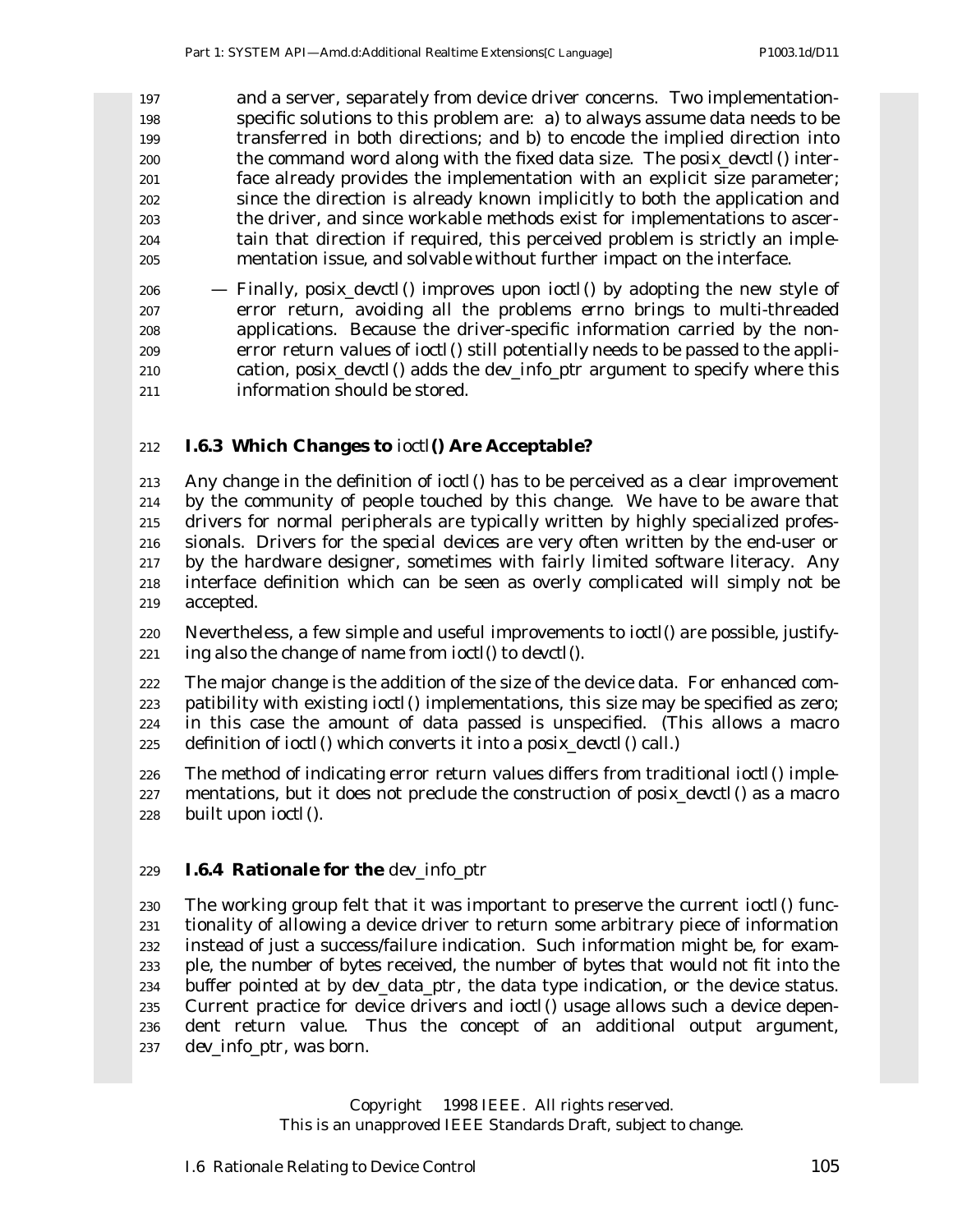#### **I.6.5 Rationale for No** *direction* **Argument**

 The initial specification for *posix\_devctl*() contained an additional argument which specified the direction of data flow — to the driver and/or from the driver. This argument was later removed for the following reasons:

- The argument was redundant. Most (if not all) existing implementations encode the direction data either explicitly or implicitly in the command word.
- The argument increased the probability of programming errors, since it must be made to agree with the direction information already encoded or implied in the command word or an error would occur.

 — The only real use of the argument would be if new drivers were written which supported generic commands such as TRANSFER\_CONTROL\_DATA, which was modified by the direction argument to indicate in which direction the data should be transferred. This is contrary to current practice which uses command pairs such as GET\_CONTROL\_DATA, and PUT\_CONTROL\_DATA.

 — The primary purpose of the direction argument was to allow higher levels of the system to identify the direction of data transfers, particularly in the case of remote devices, without having to understand all the commands of all the devices on the system. We believe that implementations which need to ascertain the direction of data transfer from a command word will define a consistent convention for encoding the direction into each command word, and all device drivers supplied by the user must adhere to this convention. A standard convention may be defined in the future when device driver interface standardization is undertaken.

Thus the data direction argument was removed.

## **I.6.6 Rationale for Not Defining the Direction Encoding in the** *command* **Word**

 Consideration was given to defining the direction encoding in the command word, but was rejected. No particular benefit was seen to a pre-defined encoding, as long as the encoding was used consistently across the entire implementation and was well known to the implementation.

 In addition, although only one encoding (BSD's) was known among the members of the small working group, it could not be ruled out that other encodings already exist, and no reason for precluding these encodings was seen.

- Finally, system or architectural constraints might make a chosen standard encod-ing difficult to use on a given implementation.
- Thus, this standard does not define a direction encoding. Specifying a standard encoding is actually a small part of a larger and more contentious objective, that of specifying a complete set of interfaces for portable device drivers; if a future amendment to this standard specifies such interfaces, the issue of device control direction encoding will necessarily be addressed as part of that specification.

Copyright © 1998 IEEE. All rights reserved.

This is an unapproved IEEE Standards Draft, subject to change.